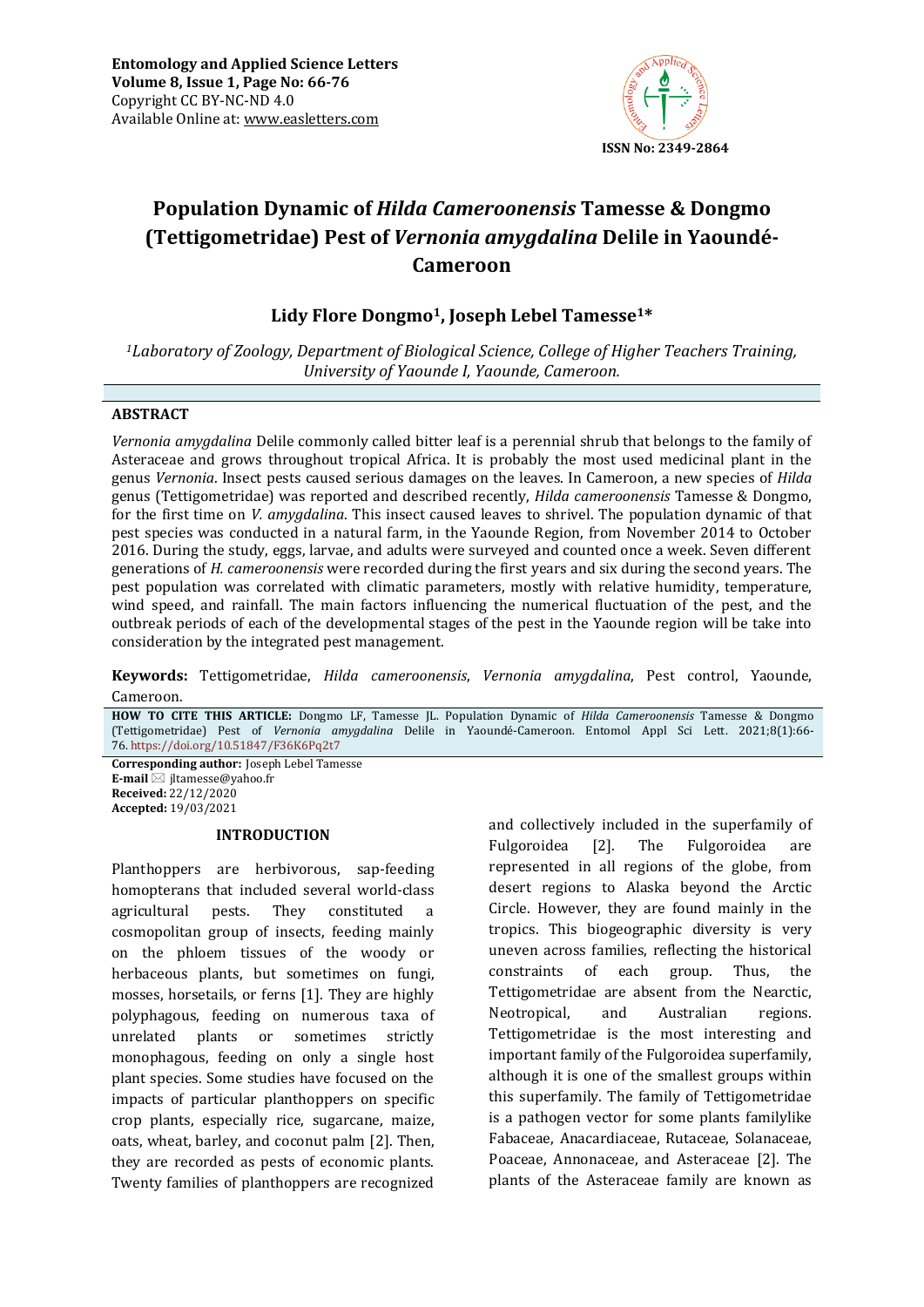preferential host plants of Tettigometrids of the genus *Hilda* [3, 4]. No record has been published concerning the impact of abiotic and biotic factors on the population dynamic of Tettigometrid species on *Vernonia amygdalina* (Asteraceae).

*Vernonia amygdalina* Del (Asteraceae) is a multipurpose and rapid regenerating soft wooded shrub of 2 to 10 m high with petiolate leaves of around 6 mm in diameter. Different ethnic groups around the world have called this plant by different names [5]. The plant belongs to the order Asterales, Asteraceae family, *Vernonia* genus, and the species *Vernonia amygdalina* [6]. *V. amygdalina* occurs in most countries of tropical Africa, South African, from Guinea East to Somalia and South to North Eastern, and Yemen. It is commonly grown as a vegetable in Benin, Nigeria, Gabon, RDC, and Cameroon [7]. In cultivation, *V. amygdalina* is mostly pruned to a shrub or hedge. It also can grow into a tree; but for commercial production, farmers prefer younger plants

The chemical composition of *V. amygdalina* makes it ideal for nutritional and medicinal uses [8]. The leaves are used for human consumption; these leaves are washed before cooking to get rid of the bitter taste [9]. There are some necessary active drug molecules and other substances, which are for maintaining good health and safe physiological functions of the body without any toxicity [10]. *V. amygdalina* has medicinal virtue according to Ebangue *et al*. [11]. It is probably the most used medicinal plant in the genus *Vernonia* [12]. Thomas *et al*. [13] showed that this plant has many therapeutic effects and can be considered as an antibacterial, antidiuretic, antipaludeen, antifungal, anticancer. Then, *V. amygdalina* can be classified as healthy food. The dried leaves of *Vernonia amygdalina* were also found to have insecticidal potency against the larvae of *Callosobruchus maculates* and *Sitophilus zeamais*; these insects caused heavy losses of stored cowpea and maize respectively [14]. These results seem to confirm that *V. amygdalina* could be considered an important plant in traditional medicine with subsequent pesticidal effects.

A few years ago, we collected for the first time in Cameroon a new species of Tettigometridae family described as *Hilda cameroonensis* Tamesse & Dongmo [4]. This new species was found feeding on plant tissue of *Vernonia amygdalina* and were responsible for their leaves shriveled [4]. There were no control measures for fighting against this pest of *V. amygdalina* in Cameroon. The insect pests' control is based on a thorough understanding of their population dynamic [15]. According to Milaire [16], studies on the population dynamic help to keep pest populations below the threshold of economic damage by insecticides. It allows finding strategies to optimize the use of chemicals in Integrated Pest Management [17] and provides useful information for taking preventive measures against the resurgence of infestations [18].

This work aimed to study the population dynamic of *Hilda cameroonensis* on its host plant *Vernonia amygdalina*. Abiotics and biotics factors that regulate the natural populations of the pests are investigated.

# **MATERIALS AND METHODS**

# *Site and period of study*

The study was conducted for two consecutive years from November 2014 to October 2016 in an experimental plantation in the locality of Nkolfoulou, Yaounde, Cameroon

## *Sampling*

Host plants were planted by farmers. The total number of plants regularly surveyed was thirty (30). Ten plants were chosen randomly for Tettigometrids surveys and collection. These plants received no pesticide treatment before and during the study period. For the sampling, the visual inspection was adopted. Weekly inspections were out for 24 months, from November 2014 to October 2016. During each year, leaves of *Vernonia amygdalina*, the most commonly infested one, were examined. Tettigometrids adults, nymphs of stages III to V were counted directly. Five to ten infested leaves were collected and eggs and other nymphal stages were counted underhand magnifying lens. Meteorological data were obtained from the Meteorological Center of Yaounde.

# *Data analysis*

SPSS statistical program was used to compare mean with non-parametric Mann Withney 67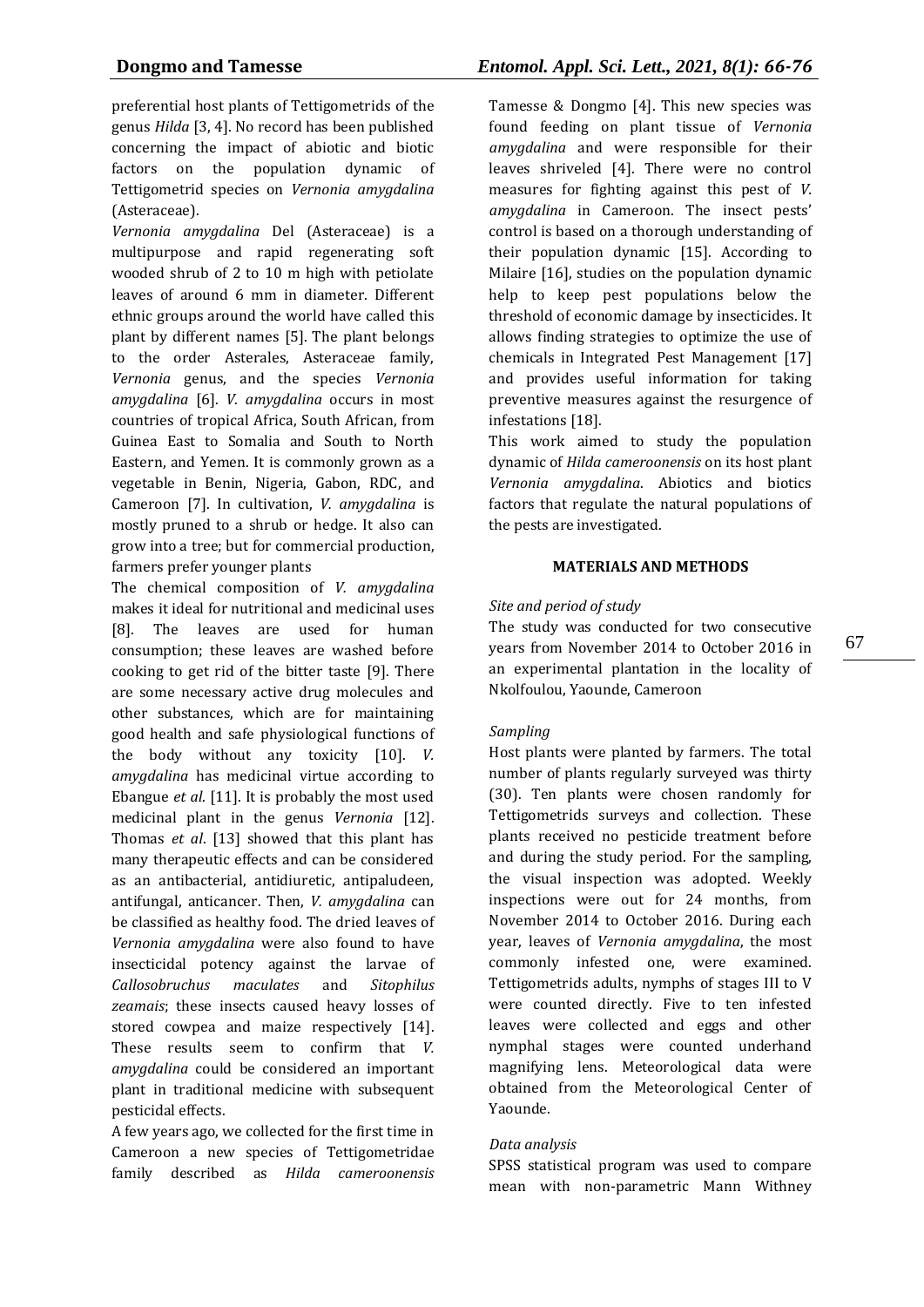statistic tests. This program was also used to calculate the Spearman correlations between abiotic factors with the population dynamic of *Hilda cameroonensis*.

#### **RESULTS AND DISCUSSION**

The number of adults of *H. cameroonensis* counted on *V. amygdalina* was 826 adults with 260 males and 566 females. The sex ratio, in favor of females, was 2.17. The number of eggs recorded was 13186. The number of larvae of early-stage (larvae of  $1^{st}$  and  $2^{nd}$  stages) was 16367 and the number of larvae of advanced stages (larvae of 3rd, 4<sup>th,</sup> and 5<sup>th</sup> stages) was 3595.*Laying preference*

Adults of *H. cameroonensis* laid their eggs on leaves and stems of the host plant; more eggs were laid preferentially on stems and the Mann

Whitney non-parametric U test shows a highly significant difference (P <0.0001) between the average number of eggs laid on stems and those laid on leaves.

#### *Numerical variation of eggs*

The number of eggs counted on each plant varied from one week to another during the experimental period. The numerical variation of the number of eggs of *H. cameroonensis* showed six peaks during the first year of study, during November 2014, January 2015, February 2015, April 2015, June 2015, August 2015, and October 2015. During the second year of study, five peaks of outbreaks were recorded and the main peaks were obtained during April 2016, June 2016, July 2016, September 2016, and October 2016 **(Figure 1)**.



**Figure 1.** Numerical variation of eggs of *Hilda cameroonensis* depending on the temperature variation in a farmers plantation in Nkolfoulou (Yaoundé) from November 2014 to 0ctober 2016.

## *Numerical variation of larvae*

#### *Numerical variation of larvae of 1st stage*

The number of 1<sup>st</sup> larval stage counted on each plant varied from one week to another during the experimental period. The numerical variation of the 1st larval stage of *H. cameroonensis* showed six peaks during the first year of study, during November 2014, January 2015, April 2015, June 2015, August 2015, and October 2015. During the second year of study, four peaks of outbreaks of the pest were recorded and the main peaks were obtained during May 2016, July 2016, August 2016, and September 2016 **(Figure 2)**.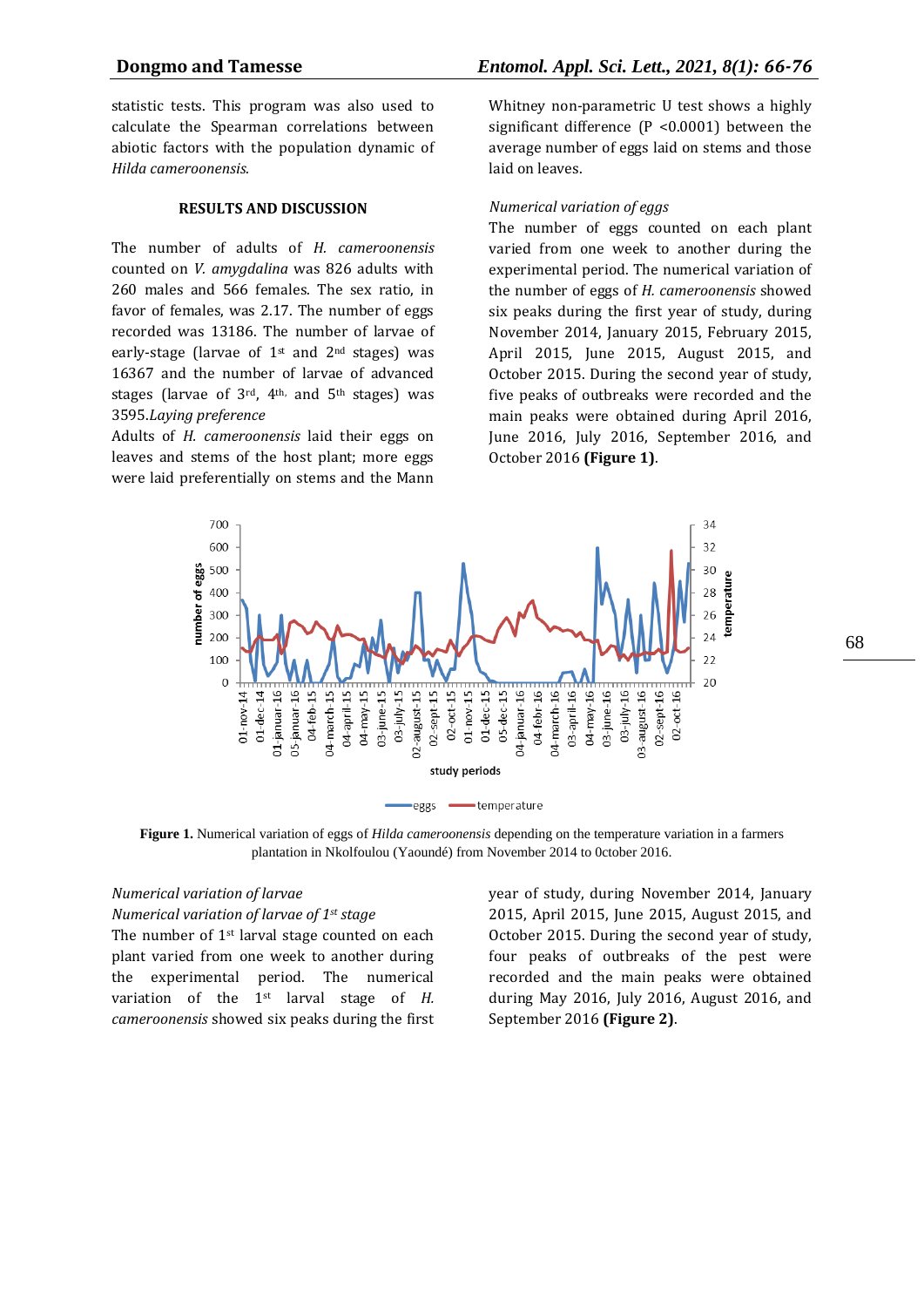

**Figure 2.** Numerical variation of stage I, II, III larvae of Hilda cameroonensis depending on the temperature variation in a farmers plantation in Nkolfoulou (Yaoundé) from November 2014 to 0ctober 2016.

#### *Numerical variation of stage II larvae*

The number of 2<sup>nd</sup> larval stage counted on each plant varied from one week to another during the experimental period. The numerical variation of stage II larvae of *H. cameroonensis* showed six peaks during the first year of study, during November 2014, January 2015, February 2015, April 2015, June 2015, and October 2015. During the second year of study, four peaks of outbreaks were recorded and the main peaks were obtained during June 2016, August 2016, and October 2016 **(Figure 2)**.

#### *Numerical variation of stage III larvae*

The number of 3<sup>rd</sup> larval stage counted on each plant varied from one week to another during the experimental period. The numerical variation of stage III larvae of *H. cameroonensis* showed six peaks during the first year of study, during November 2014, May 2015, June 2015, July 2015, September 2015, and October 2015. During the second year of study, three peaks of outbreaks were recorded and the main peaks were obtained during April 2016, June 2016, August 2016, and September 2016 **(Figure 2)**.

#### *Numerical variation of stage IV larvae*

The number of 4th larval stage counted on each plant varied from one week to another during the experimental period. The numerical variation of stage IV larvae of *H. cameroonensis* showed six peaks during the first year of study, during November 2014, January 2015, April 2015, June 2015, August 2015, and October 2015. During the second year of study, four peaks of outbreaks were recorded and the main peaks were obtained during March 2016, June 2016, August 2016, and October 2016 **(Figure 3)**.



**Figure 3.** Numerical variation of stage IV and V larvae of Hilda cameroonensis depending on the temperature variation in a farmers plantation in Nkolfoulou (Yaoundé) from November 2014 to 0ctober 2016.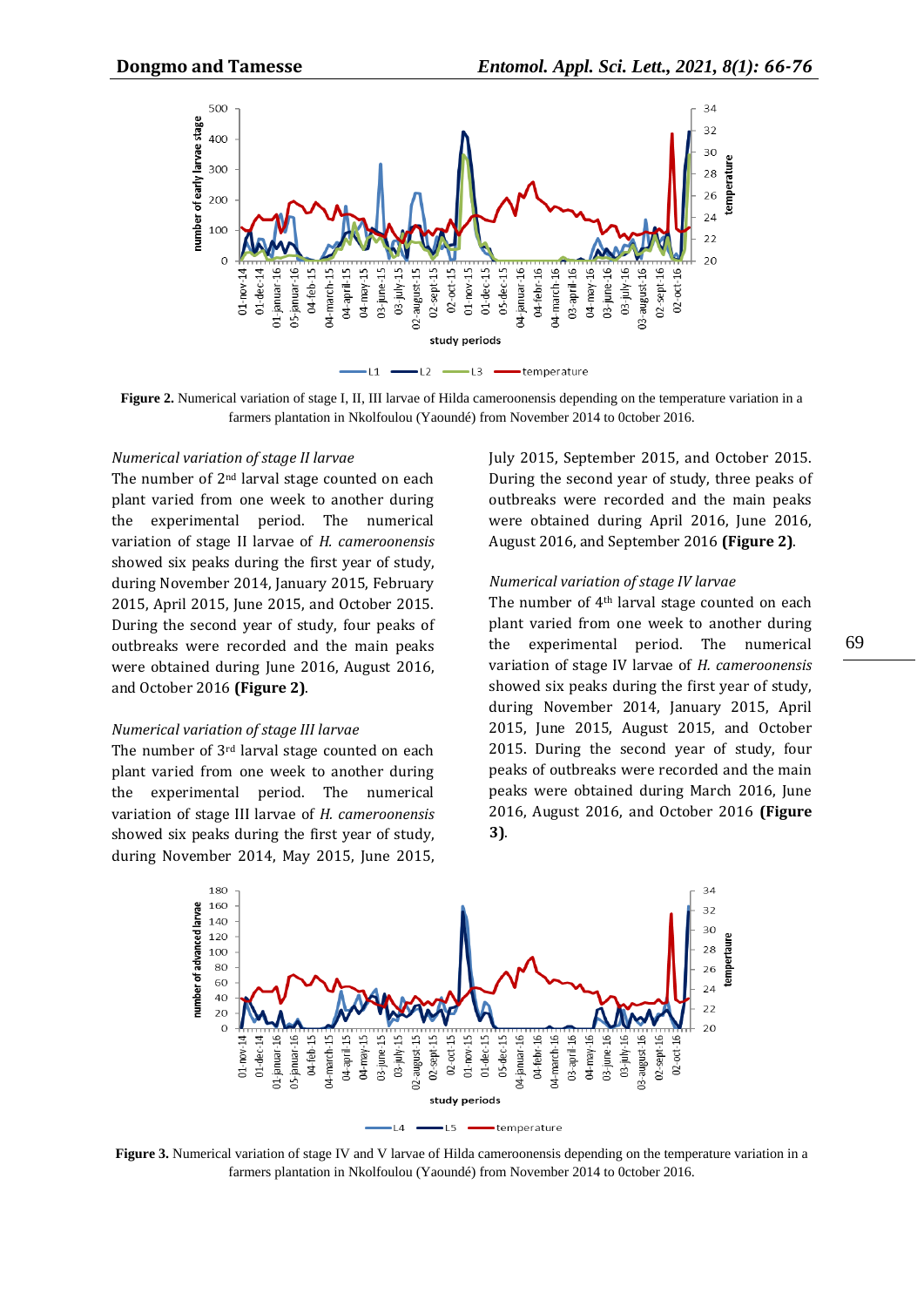#### *Numerical variation of stage V larvae*

The number of 5<sup>th</sup> larval stage counted on each plant varied from one week to another during the experimental period. The numerical variation of stage V larvae of *H. cameroonensis* showed six peaks during the first year of study, during November 2014, January 2015, April 2015, June 2015, August 2015, and October 2015. During the second year of study, four peaks of outbreaks were recorded and the main peaks were obtained during March 2016, June 2016, August 2016, and October 2016 **(Figure 3)**.

# *Numerical variation of adults Numerical variation of males*

The number of males counted on each plant varied from one week to another during the experimental period. The numerical variation of males of *H. cameroonensis* showed seven peaks during the first year of study, during November 2014, January 2015, February 2015, March 2015, April 2015, August 2015, and October 2015. During the second year of study, six peaks of outbreaks were recorded and the main peaks were obtained during December 2015, May 2016, June 2016, July 2016, September 2016, and October 2016 **(Figure 4)**.



**Figure 4**. Numerical variation of adults (male and female) of *Hilda cameroonensis* depending on the temperature variation in a farmers plantation in Nkolfoulou (Yaoundé) from November 2014 to 0ctober 2016.

#### *Numerical variation of females*

The number of females counted on each plant varied from one week to another during the experimental period. The numerical variation of females of *H. cameroonensis* showed seven peaks during the first year of study, during November 2014, January 2015, February 2015, April 2015, June 2015, September 2015, and October 2015. During the second year of study, six peaks of outbreaks were recorded and the main peaks were obtained during December 2015, March 2016, June 2016, August 2016, September 2016, and October 2016 **(Figure 4)**. The different peaks could express the number of generations of these Tettigometrids in our study region. The number of generations varied from one year to another during the two years of

study. Then, seven generations during the first year and six during the second year of studies.

#### *Numerical Variation of climatic factors*

The ombro-thermic diagram **(Figure 5)** of the Yaoundé locality showed that there are two dry seasons and two rainy seasons in our study region. The major dry season starts from November until February and the small dry season from July to August. The major rainy season starts in September and ends in October and the small rainy season takes place from March to June. The comparison of the average of the main climatic parameters in our region gives no significant differences (P >0.05) from one year to another and the climate was relatively stable from November 2014 to October 2016 during our survey.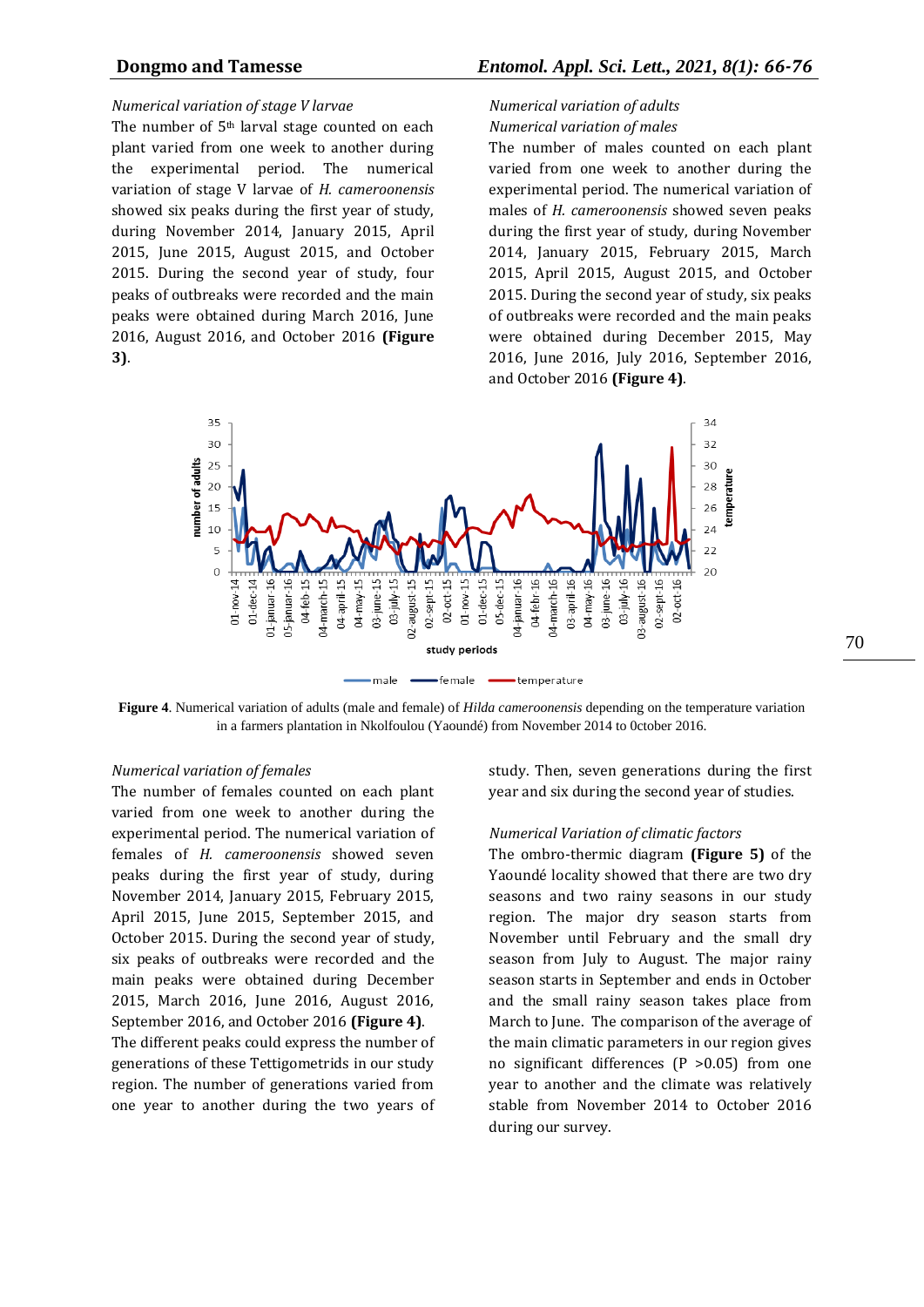

**Figure 5.** Rainfall and mean temperature of the study region from November 2014 to 0ctober 2016.

*Effects of climatic factors on the numerical fluctuation of the population of H. cameroonensis*  There is a positive and highly significant correlation between all developmental stages of larval (P≤0.0001) during the first year (October 2014-November 2015) and all climatic parameters **(Table 1)**. During the second year (October 2015-November 2016), we recorded a

positive and highly significant correlation between all developmental stages from eggs to adults **(Table 2)**.

Among the climatic factors, some were regularly recorded as important factors regulating the population dynamic of this pest among which are temperature and, relative humidity, wind speed, and rainfall.

**Table 1.** Spearman correlation between populations of *H. cameroonesis* sp.n. and some biotic parameters of the study site

| from 2014-2015      |            |           |            |                |            |            |            |           |           |       |         |
|---------------------|------------|-----------|------------|----------------|------------|------------|------------|-----------|-----------|-------|---------|
| $14 - 15$           | Eggs       | L1        | L2         | L <sub>3</sub> | L4         | L5         | adults     | Aver. T°  | Rainfall  | Winds | Rel.hum |
| Eggs                | 1.000      |           |            |                |            |            |            |           |           |       |         |
| L1                  | $0.546**$  | 1.000     |            |                |            |            |            |           |           |       |         |
| L2                  | $0,476**$  | $0.653**$ | 1.000      |                |            |            |            |           |           |       |         |
| L <sub>3</sub>      | $0.293*$   | $0,500**$ | $0.749**$  | 1.000          |            |            |            |           |           |       |         |
| L4                  | $0.355*$   | $0.437**$ | $0,768**$  | $0.851**$      | 1.000      |            |            |           |           |       |         |
| L <sub>5</sub>      | $0.440**$  | $0.378**$ | $0.706**$  | $0.675**$      | $0.826**$  | 1.000      |            |           |           |       |         |
| Adults              | $0.433**$  | 0,028     | 0,226      | $0.292*$       | $0,288*$   | $0.433**$  | 1.000      |           |           |       |         |
| Average $T^{\circ}$ | $-0.710**$ | $-0,247$  | $-0.386**$ | $-0.421**$     | $-0.467**$ | $-0.534**$ | $-0.439**$ | 1.000     |           |       |         |
| Rainfall            | $0.402**$  | $-0.053$  | $-0.028$   | 0,148          | 0,168      | 0,151      | 0,173      | $-0.042$  | 1.000     |       |         |
| Winds               |            | $-0.114$  | $-0.106$   | 0,037          | $-0,147$   | $-0.196$   | $-0.235$   | $-0,041$  | $0.308*$  | 1.000 |         |
| Rel. hum            | 0,167      | 0,121     | $0.334*$   | $0,524**$      | $0.494**$  | $0.616**$  | $0.543**$  | $-0.710*$ | $0.402**$ | 0,167 | 1.000   |

## *Effect of temperature*

Data from the two years study showed that there is a highly significant negative correlation, between all developmental stages of *H. cameroonensis* (from eggs to adults) and temperature ( $P$  < 0,05). This result showed that when the temperature is higher, the population of the pest decreased in our region **(Tables 1 and 2)**.

## *Effect of relative humidity*

During the two years of study, the data revealed that there was a positive correlation, between all developmental stages of *H. cameroonensis* and relative humidity. These correlations are highly significant for all developmental stages of the pest during the second year, while during the first year only larval of  $3<sup>rd</sup>$ ,  $4<sup>th</sup>$ ,  $5<sup>th</sup>$  stages, and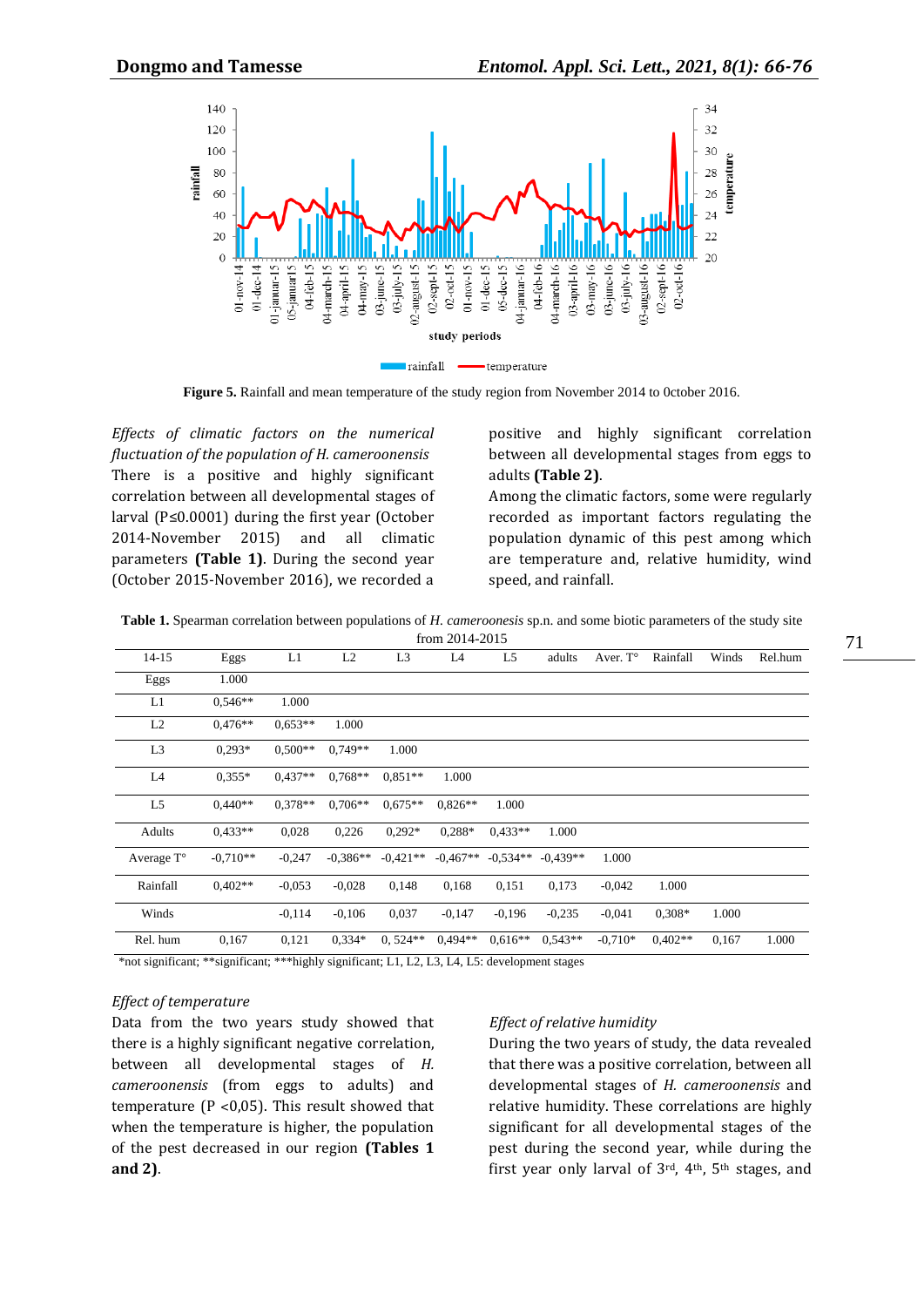adults showed highly significant correlations. It should be noted, however, that egg and stage 1 larvae do not show a significant correlation with relative humidity **(Tables 1 and 2)**.

#### *Effect of winds speed*

During the second year of study, there was a negative highly significant correlation between wind speed and different developmental stages of *H. cameroonensis*; during this period, the increase of wind speed could reduce the number of the insect collected on host plants **(Tables 1 and 2)**.

#### *Effect of rainfall*

During the first year of study, the numerical variation of eggs showed a positive and highly significant correlation with rainfall  $(P < 0, 05)$ . During the second year of study, we recorded also a positive and highly significant correlation for the number of eggs counted,  $1<sup>st</sup>$  instar larvae, and adults with the quantity of rainfall in our region **(Tables 1 and 2)**.

**Table 2.** Spearman correlation between populations of *H. cameroonesis* sp.n. and some biotic parameters of the study site from 2015-2016

| $15-16$                                                                                                                 | Eggs       | L1                            | L2                    | L <sub>3</sub>                                                                                          | L4         | L5                                                                | adults                 | Aver.T° | Rainfall | Winds | Rel. hum |
|-------------------------------------------------------------------------------------------------------------------------|------------|-------------------------------|-----------------------|---------------------------------------------------------------------------------------------------------|------------|-------------------------------------------------------------------|------------------------|---------|----------|-------|----------|
| Eggs                                                                                                                    | 1.000      |                               |                       |                                                                                                         |            |                                                                   |                        |         |          |       |          |
| L1                                                                                                                      | $0.752***$ | 1.000                         |                       |                                                                                                         |            |                                                                   |                        |         |          |       |          |
| L2                                                                                                                      | $0.757***$ | $0.868***$                    | 1.000                 |                                                                                                         |            |                                                                   |                        |         |          |       |          |
| L <sub>3</sub>                                                                                                          | $0,706***$ | $0.852***$                    | $0.924***$            | 1.000                                                                                                   |            |                                                                   |                        |         |          |       |          |
| L4                                                                                                                      | $0.616***$ |                               | $0.847***$ $0.895***$ | $0.917***$                                                                                              | 1.000      |                                                                   |                        |         |          |       |          |
| L5                                                                                                                      | $0.679***$ |                               | $0.809***$ $0.866***$ | $0.866***$                                                                                              | $0.889***$ | 1.000                                                             |                        |         |          |       |          |
| Adults                                                                                                                  | $0.764***$ |                               | $0.554***$ $0.598***$ | $0.598***$                                                                                              | $0.568***$ | $0.628***$                                                        | 1.000                  |         |          |       |          |
| Aver.T°                                                                                                                 |            |                               |                       | $-0.701***$ $-0.650***$ $-0.625***$ $-0.619***$                                                         |            | $-0.558***$ $-0.568***$ $-0.675***$                               |                        | 1.000   |          |       |          |
| Rainfall                                                                                                                |            | $0.421***$ $0.284**$ $0.242*$ |                       | $0.182*$                                                                                                |            | $0.153*$ $0.233*$                                                 | $0.286***$ $-0.354***$ |         | 1.000    |       |          |
| Winds                                                                                                                   |            |                               |                       | $-0.414***$ $-0.477***$ $-0.435***$ $-0.371***$ $-0.441***$ $-0.455***$ $-0.376***$ $0.300**$ $-0.184*$ |            |                                                                   |                        |         |          | 1.000 |          |
| Rel.Hum.                                                                                                                | $0.661***$ |                               | $0.606***$ $0.522***$ | $0,472***$                                                                                              |            | $0.413***$ $0.453***$ $0.522***$ $-0.766***$ $0.631***$ $-0.234*$ |                        |         |          |       | 1.000    |
| $*$ not significant: $*$ significant: $***$ highly significant: $I \perp I \cap I \prec I \perp I$ , development stages |            |                               |                       |                                                                                                         |            |                                                                   |                        |         |          |       |          |

 $*$ highly significant; L1, L2, L3, L4, L5: development stage

The study of the population dynamic of *H. cameroonensis* on *V. amygdalina* was carried out over two years, from November 2014 to October 2016 in the Yaounde locality, center Region of Cameroon. *Hilda cameroonensis* Tamesse & Dongmo, the pest of Vernonia amygdalina (Asteraceae), was described as a new species, belonging to the family Tettigometridae [4]. Like other species of the family Tettigometridae, *H. cameroonensis* feed laid eggs and developed on its host plant *Vernonia amygdalina*. Indeed, the plants of the Asteraceae family are known as preferential host plants of Tettigometrids of the genus *Hilda*. Aléné *et al*. [3] reported the presence of *Hilda* spp on *V. amygdalina*. But the species collected by Aléné *et al.* [3] on *V. amygdalina* from the Yaounde region was

wrongly identified as *H. patruelis*, the pest of groundnut in South Africa. In the Center Region of Cameroon, the species involved was described by Tamesse & Dongmo [4] as a new species, *H. cameroonensis.* All developmental stages from egg to adult were surveyed during the two years of study; *V. amygdalina* being the preferred host plant of *H. cameroonensis*, this plant would therefore constitute a source of food, shelter or protection, and compulsory support for mating and spawning [19, 20]. No significant difference was recorded between the numbers of eggs laid from one year to another; this result could reflect certain homogeneity of annual egg-laying by the female of *H. cameroonensis* on its host plant.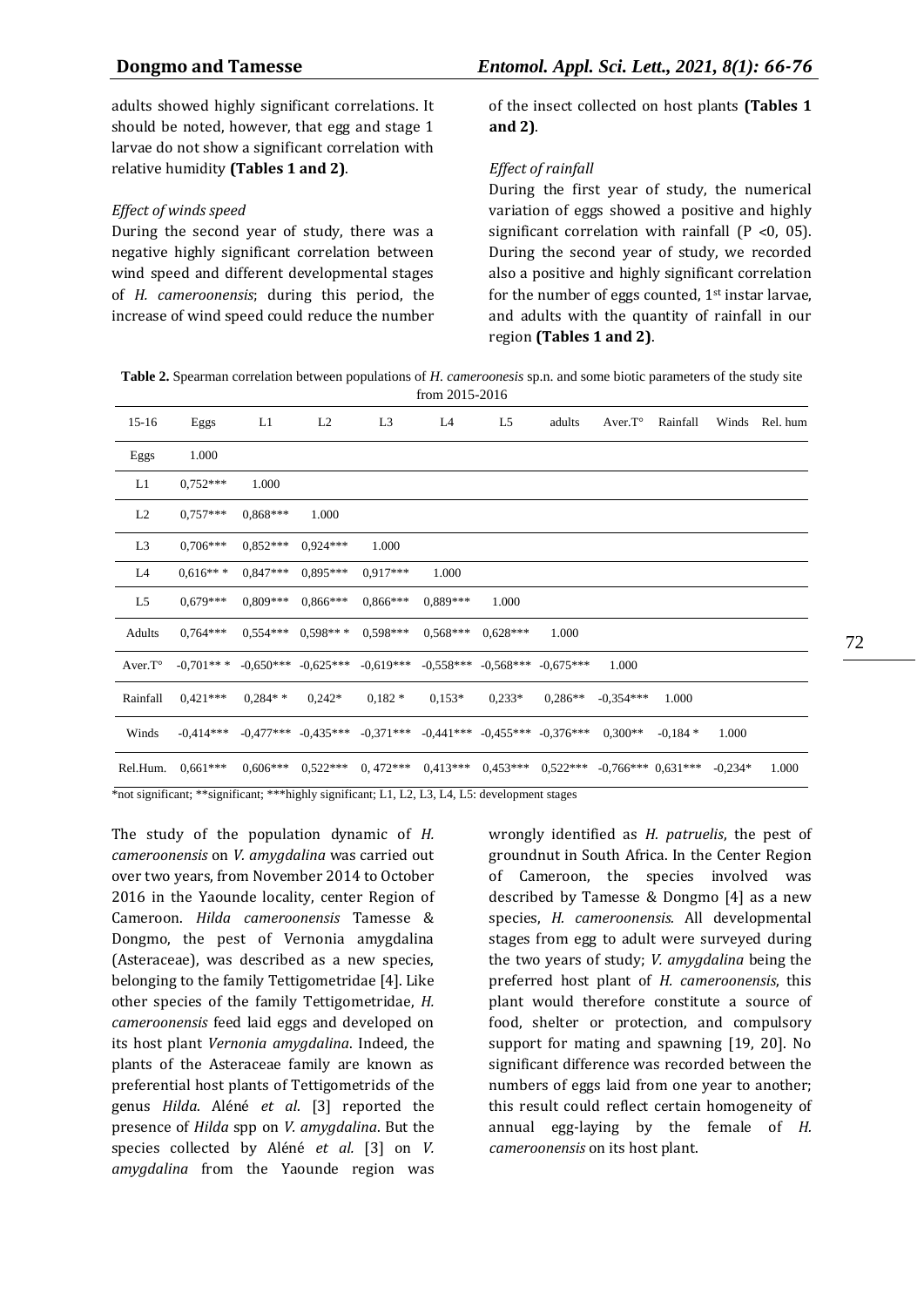The study of the population dynamic of *H. cameroonensis* allowed us to record seven different generations of *H. cameroonensis* in the Yaoundé region during the first year of study (2014-2015) and six generations during the second year of study (2015-2016). The number of generations of this insect differed from one year to another. The same statement was made by Tamesse & Messi [21] when studying the factors influencing the population dynamic of the African citrus psyllid, *Trioza erytreae;* for this insect in the Yaounde region, seven generations were recorded during the first year and three generations during the second year of study. Similar observations were made by several authors working on the bionomics of insects in our region: Elisabeth *et al*. [22] studying *Phytolyma fusca*, psyllids of *Milicia excelsa* in Cameroon, Joly *et al*. [23] for *Diclidophlebia eastopi* and *D. harrisoni*, psyllids pest of *Triplochiton scleroxylon*, Soufo & Tamesse [24] for *Blastopsylla occidentalis*, psyllids pest of *Eucalyptus* spp. Thes population dynamic of this pest could be influenced by some biotics or abiotics factors that may directly or indirectly affect the biology of the insect. The number of generations thus defined reflects that *H. cameroonensis* could be polyvoltine, unlike other insect species developing on *V. amygdalina*, such as *Sphaerocoris annulus,* which is a monovoltine species according to Mbondji & Pluot-Sigwalt [25].

The comparison of each developmental stage of *H. cameroonensis* from one season to another season of the same year showed a significant difference, there was a highly significant difference during the second year of study. Alternation of seasons has an influence on the development of an individual and consequently on the population size [26]. This influence can be direct. This means that the climatic conditions prevailing during a given season would directly affect the development of the insect at all developmental stages. Thus, season influence also the phenology of the host plant; most of the plants renew their leaves during the rainy season and these new leaves are eggs laying preferential sites and are more suitable for nymphal development of *H. cameroonensis*. The same statement was made by Tamesse & Messi [21] when studying the impact of the phenology of *Citrus* spp on the population

dynamics of *Trioza erytreae*, citrus psyllid. Similarly, Miller, *et al*. [27] and Cirino & Miller [28] showed that the phenology of *Opuntia mesacantha* (cactus) affected the size, sexual dimorphism, and reproduction of *Narnia femorata* (Coreidae). Thus, the small number of eggs observed during the higher dry and smaller dry season would be due to the impact of the plant phenology.

The correlation between weekly recorded temperatures and the numbers of individuals of different developmental stages of *H. cameroonensis* is negative and significant; this result explained that the development of *Hilda cameroonensis* could be influenced by the increase in temperature. Thus, during the major dry season, a period when the temperature is usually very high in our region, the number of insect pests counted was very low. From January to March of each year the population level of *H. cameroonensis* is low. The same statement was made by several authors working on a decrease in the survival during the eggs hatching to the larval stages, subjected to a constantly increasing temperature. This statement is supporting by the work of Tamesse & Messi [21] on citrus psylla, Nurhayati *&* Koesmaryono [29] on brown rice borers.

The correlation between relative humidity and the numbers of individuals of different developmental stages of *H. cameroonensis* are positive and significant; this result could explain that the population of the insect pest could increase when the relative humidity is higher. The same statement was made by several authors as Tamesse & Messi [21], Benhadi-Marin, *et al.* [30], when studying the effect of low relative humidity in the reduction of the developmental stages of citrus psylla, *Trioza erytreae* respectively in Cameroon and South Africa.

The rainfall showed positive correlations with the different developmental stages during two years of study, reflecting the importance of rainfall on the flushing rhythm of the host plant and consequently the better development of the population of *H. cameroonensis.* This statement is following the result obtained by several authors working on the bionomics of insect pests of plants in the tropic [22, 23].

Adults of *Hilda cameoonensis* are negatively correlated with weekly variations in wind speed.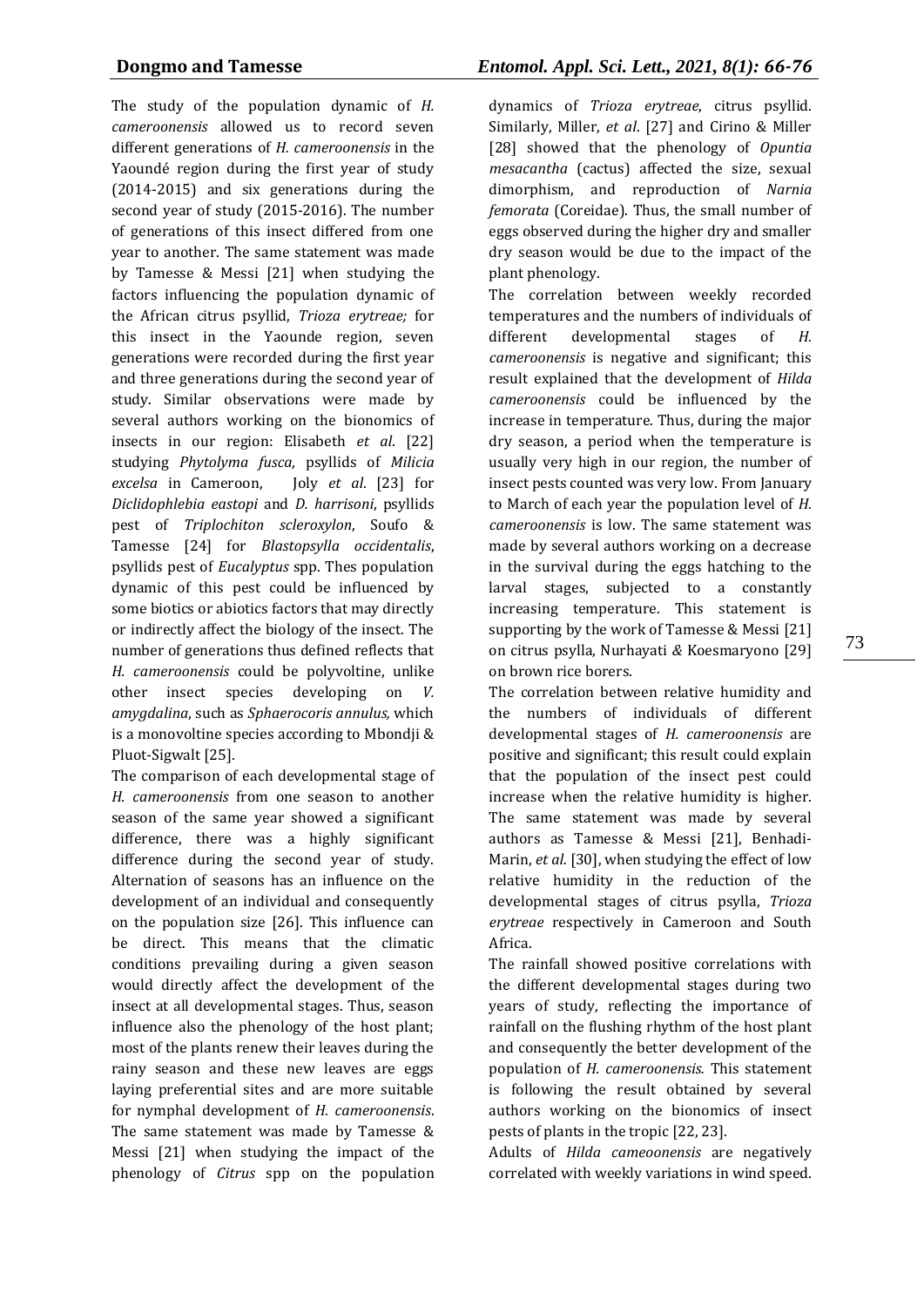This result reflects the possible negative impact of the increase of wind speed on the adult population of the insect. Indeed, when the number of adults decreased, the wind speed increased. According to Faivre d'Arcier *et al.* [31], populations of pear psyllids reach high densities in several regions when there was an inhibition of their flight as the wind speed was very high. The wind speed constituted, among other factors, the main passive transport of adults of *H. cameroonensis* from one plant *V*. *amygdalina* to another.

#### **CONCLUSION**

*Hilda cameroonensis* feed and developed on its hot plant, *V. amygdalina* where they achieved the entire life cycle. The number of adults of *H. cameroonensis* counted on *V. amygdalina* was 826 adults with 260 males and 566 females. The number of eggs recorded was 13186. The number of larvae of early-stage (larvae of 1st and 2<sup>nd st</sup> stages) was 16367 and the number of larvae of advanced stages (larvae of 3rd, 4th, and 5th stages) was 3595. The number of individuals of each developmental stage of *H cameroonensis* counted varied from one week to another; seven different generations of *H. cameroonensis* have been recorded during the first year of study (2014-2015) and six different generations during the second year (2015-2016). The number of generations of this insect varied from one year to another. Among the biotic and abiotic factors regulating the population dynamic of this pest, the result encountered showed that temperature, relative humidity, rainfall, and wind speed are the main factors regulating the numerical variation of this pest in our region. The integrated pest management will take into consideration these factors and the outbreak periods of *H. cameroonensis* in the Yaounde region should be considered for the control measures to be taken. The next challenge will be important to identify natural enemies of *H. cameroonensis* for biological control against this Tettigometrid pest.

**ACKNOWLEDGMENTS:** The authors would like to thank the farmers who put at our disposal their plantation for our experiments and also the University's authorities for their support.

# **CONFLICT OF INTEREST:** none

# **FINANCIAL SUPPORT:** none

**ETHICS STATEMENT:** This study was carried out following the rules established in research ethics.

#### **REFERENCES**

- 1. Yasin G, Anwer I, Majeed I, Sabir M, Mumtaz S, Mehmood A. Pharmacodynamics of Secondary Metabolites Extracts of Some Plants from Cholistan Desert in Altering in Vitro Human Hematological Indices. Int J Pharm Phytopharmacol Res. 2020;10(2):132-47.
- 2. Barringer LE, Bartlett CR, Erwin TL. Canopy assemblages and species richness of Planthoppers (Hemiptera: Fulgoroїdea) in the Euadorian Amazon. Insecta Mundi. J World Insect Syst. 2019;0726:1-16.
- 3. Aléné DC, Voula VA, Tadu Z, Djiéto-Lordon C. First record and some aspects of the bioecology of Hilda patruelis Stål (Hemiptera: Tettigometridae) on Vernonia amygdalina Delile (Asteraceae) in Southern Cameroon. Entomol Appl Sci Lett. 2016;3(5):114-21.
- 4. Tamesse JL, Dongmo LF. Description of Hilda cameroonensis sp.n (Hemiptera: Tettigometridae) new species of Hildinae associated with Vernonia amygdalina Delile (Asteraceae) from Cameroon. J Biol Environ Sci. 2016;9(2):154-64.
- 5. Bashir RA, Mukhtar Y, Chimbekujwo IB, Aisha DM, Fatima SU, Salamatu SU. Phytochemical Screening and Fourier Transform Infrared Spectroscopy (FT-IR) Analysis of Vernonia amygdalina Del.(Bitter leaf) Methanol Leaf Extract. FUTY J Environ. 2020;14(2):35-41.
- 6. Alara OR, Abdurahman NH, Mudalip SK, Olalere OA. Phytochemical and pharmacological properties of Vernonia amygdalina: a review. J Chem Eng Ind Biotechnol. 2017;2(1):80-96.
- 7. Dinssa FF, Hanson P, Ledesma DR, Minja R, Mbwambo O, Tilya MS, et al. Yield of vegetable amaranth in diverse Tanzanian production environments. HortTechnology. 2019;29(4):516-27.
- 8. Famii ZL, Chinemerem AJ, Victor WC. Hypolipidaemic and Hypoglycaemic effects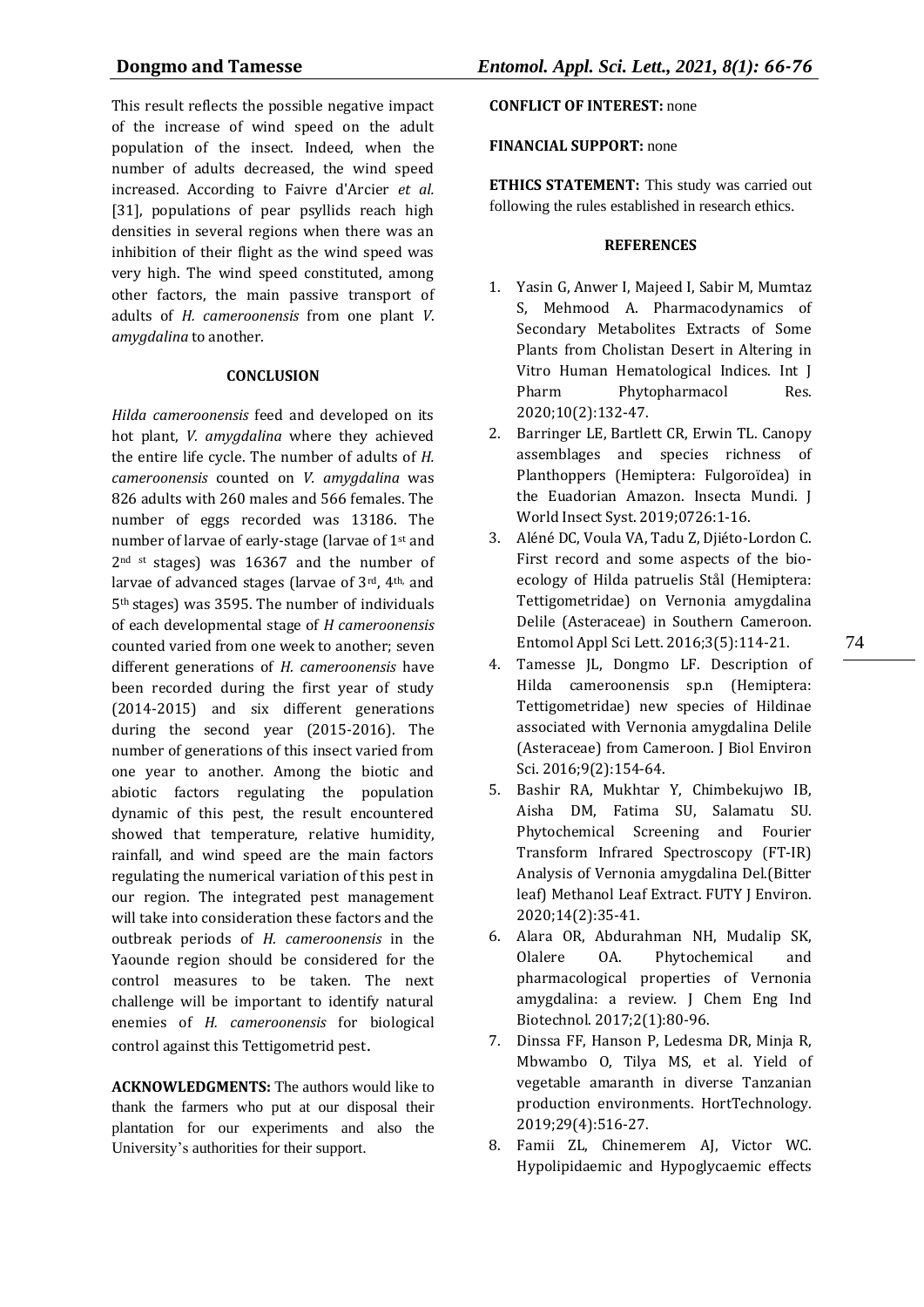of Aqueous Extracts of *Vernonia amygdalina* on the blood of Caviaporcellus (Guinea Pig). Geen J Biol Sci. 2016;6(3):042-5.

- 9. Audu SA, Taiwo AE, Ojuolape AR, Sani AS, Bukola AR, Mohammed I. A study review of documented phytochemistry of Vernonia amygdalina (Family Asteraceae) as the basis for pharmacologic activity of plant extract. J Nat Scis Res. 2012;2(7):1-9.
- 10. Chen B, Akamine H. Distribution and utilization of homestead windbreak Fukugi (*Garcia subelliptica* Meri) trees: an ethnobotanical approach. J Ethnobiol Ethnomed. 2021;11-7.
- 11. William ET, Ruth MO, Moiuml NO. Invertebrate fauna associated with the cultivation of Vernonia calvoana calvoana (Asteraceae) in Yaound (Center-Cameroon). Int J Biodivers Conserv. 2021;13(2):35-41.
- 12. Asuzu CU. Bitter herbs of eastern Nigeria (Gongronema latifolium, Vernonia amygdalina and Vitex doniana): A review. Afr J Tradit Complement Altern Med. 2018;15(3):47-56.
- 13. Thomas E, Gopalakrishnan V, Somasagara RR, Choudhary B, Raghavan SC. Extract of Vernonia condensate inhibits tumor progression and improves survival of tumor-allograft bearing mouse. Sci Rep. 2017;6(1):12.
- 14. Kabir BG, Audu A, Gambo FM, Bukar B. Evaluation of *Cassia sieberiana* (DC) and *Vernonia amygdalina* (Del.) against *Callosobruchus maculatus* (F) infesting stored Bambara groundnut *Vigna subterranean* (L) Verde. Trop Subtrop Agroecosyst. 2017;20(2):223-30.
- 15. Riba G, Silvy C. Fighting crop pests: challenges and perspectives. INRA Paris; 1989. 230p.
- 16. Milaire HG. Phytosanitary protection of apple and pear orchards through integrated pest management. Phytoma. 1987;392:38- 48.
- 17. Webb JW. The life history and population dynamics of Acizzia russellae (Homoptera: Psyllidea). J Entomol Soc South Afr. 1977;40:37-46.
- 18. Nyeko P, Edwards-Jones G, Day RK. Population dynamics of herbivorous insects and potential arthropod natural enemies on

Alnus species in Kabale district, Uganda. Agrofor Syst. 2002;56(3):213-24.

- 19. Gina MW, Dany L, Shannon MM. impacts of nutrient subsides on salt marsh Arthropods food webs: A latitudinal survey. Front Ecol Evol. 2019;7:350.
- 20. Albarracin EL, Virla EG, Ordano M. Influence of the site of oviposition on the level of egg parasitism in the corn leafhopper, Dalbulus maidis (Hemiptera: Cicadellidae). An Acad Bras Cienc. 2021;93.
- 21. Tamesse JL, Messi J. Facteurs influençant la dynamique des populations du psylle africain des agrumes Trioza erytreae Del Guercio (Hemiptera: Triozidae) au Cameroun. Int J Trop Insect Sci. 2004;24(3):213-27.
- 22. Elisabeth NY, Wenceslas Y, Lebel TJ. Population dynamics of Phytolyma fusca Alibert (Hemiptera: Homotomidae), psyllids pest of Milicia excelsa (Welw)(Rosales: Moraceae) in Cameroon. J Entomol Zool Stud. 2016;4(6):256-62.
- 23. Joly DV, Wenceslas Y, Laurentine S, Joseph T. Population dynamics of Trioza messii Dzokou (Hemiptera: Psylloidea: Triozidae), insect pest of Caloncoba welwitschii (Flacourtiaceae), medicinal plant in Cameroon. J Agric Crop Res. 2020;8(3):48- 54.
- 24. Soufo L, Tamesse JL. Population dynamic of Blastopsylla occidentalis Taylor (Hemiptera: Psyllidae), a psyllid pest of eucalypts. Neotrop Entomol. 2015;44(5):504-12.
- 25. Mbondji Mbondji P, Pluot-Sigwalt D. Données biologiques sur Sphaerocoris annulus (F.) au Cameroun (Heteroptera, Scutelleridae). Bull Soc Entomol France. 2000;105(1):23-30.
- 26. Olotu MI. Effect of seasonality on abundance of African weaver ant Oecophyllalonginoda (Hymenoptera: Formicidae) in cashew agroecosystems in Tanzania. Afr J Agric Res. 2016;11(16):1439-44.
- 27. Miller CW, McDonald GC, Moore AJ. The tale of the shrinking weapon: seasonal changes in nutrition affect weapon size and sexual dimorphism, but not contemporary evolution. J Evol Biol. 2016;29(11):2266-75.
- 28. Cirino LA, Miller CW. Seasonal effects on the population, morphology and reproductive